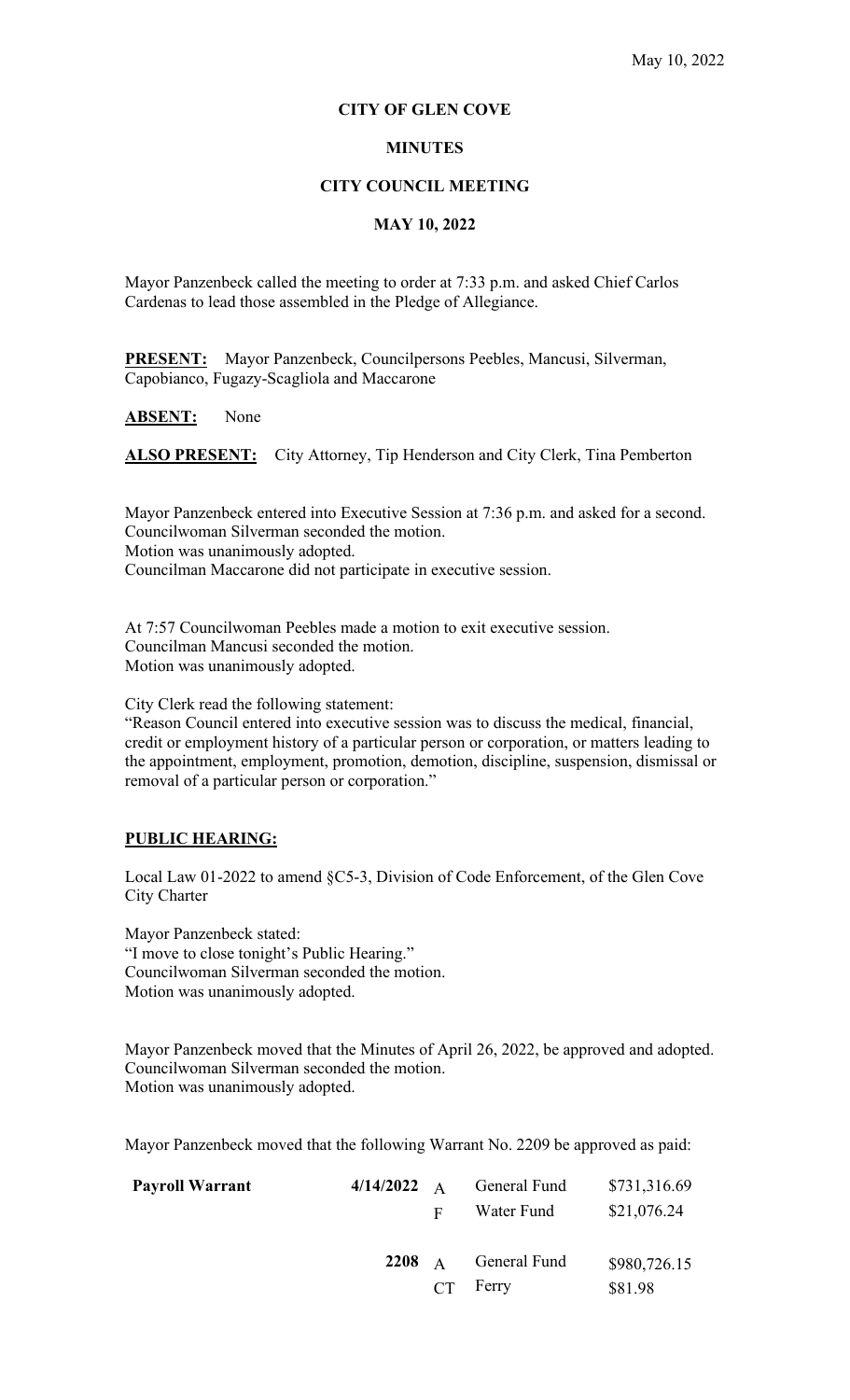| F         | Water Fund   | \$70,172.33  |
|-----------|--------------|--------------|
| H         | Capital Fund | \$209,833.12 |
| <b>MS</b> | Insurance    |              |
| TA –      | Agency       |              |
| TE        | Trust        |              |
|           |              |              |

Councilwoman Silverman seconded the motion.

Invoice Numbers 117963, 118109, 118076 and 118113 were adopted by a vote of six (6) ayes and one (1) abstention, with Councilman Maccarone abstaining.

All remaining invoices were unanimously adopted.

Mayor Panzenbeck stated:

"I move to amend Resolution 6C to state:

Resolution authorizing the Mayor to enter into a revised commercial lease agreement for Butler Building Gymnasium, with Next Level Sports Facility, LLC at the former Coles School Property."

Councilman Mancusi seconded the motion.

Motion was adopted by a vote of six (6) ayes and one (1) recusal, with Councilman Maccarone recusing himself.

Mayor Panzenbeck stated:

"I move to amend Resolution 6O, changing the starting date of July 17 to July 27, 2022." Councilwoman Silverman seconded the motion. Motion was unanimously adopted.

Mayor Panzenbeck offered Local Law 6A, Resolutions 6B, 6D, 6E, 6F, 6G, 6H, 6I, 6J, 6K, 6L, 6M, 6N, 6O, 6P and 6Q, and moved for their adoption.

Local Law 6A

# **LOCAL LAW 01 - 2022**

# **A LOCAL LAW AMENDING SECTION §C5-3, DIVISION OF CODE ENFORCEMENT, OF THE CITY OF GLEN COVE CITY CHARTER, TRANSFERRING THE DIVISION OF CODE ENFORCEMENT FROM THE POLICE DEPARTMENT TO THE BUILDING DEPARTMENT**

# **Section 1: Legislative Intent and Purpose.**

To amend section C5-3 of the Glen Cove City Charter providing that the Division of Code Enforcement be transferred from the Police Department to the Building Department. The City Council considers the responsibilities of the Division of Code Enforcement to be more a function related to the Building Department than the Police Department and that it will perform more efficiently within the Building Department than it has under the Police Department.

# **Section 2: Authority.**

This local law is enacted in accordance with Municipal Home Rule Law Section  $10(c)(1)$ 

# **Section 3: Legislation:**

**BE IT ENACTED** as follows:

The City Council hereby makes the following amendment to the Glen Cove City Charter:

# **AS EXISTS:**

# § C5-3 **Division of Code Enforcement**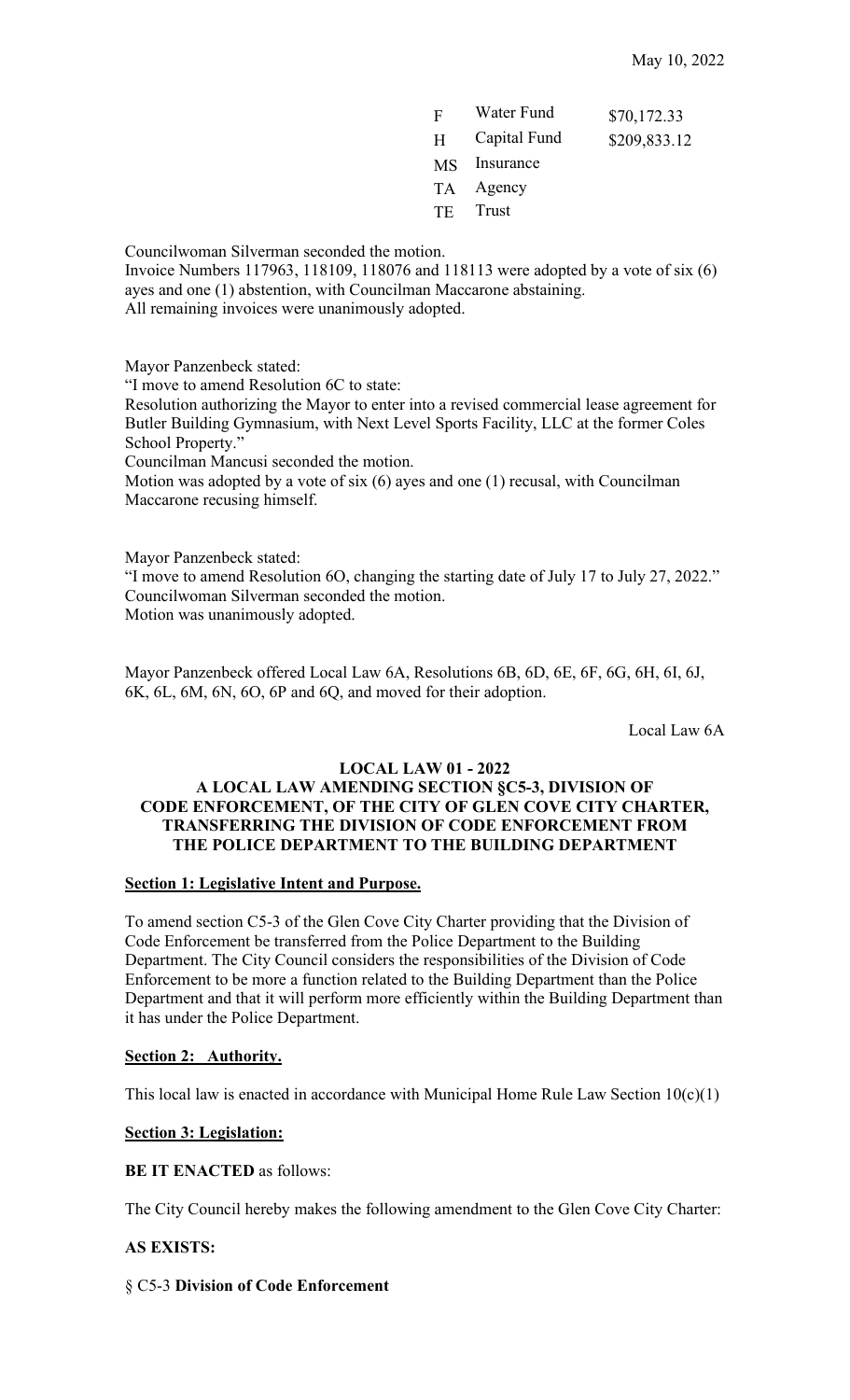**[**Added 1-29-2015 by L.L. No. 1-2015]

A. There shall be within the Police Department the Division of Code Enforcement. Said division shall be supervised by the Chief of Police, or his designee, and shall be staffed with civilian employees. Employees in this division serving as Multiple Residence Inspectors shall also have the enforcement powers of Code Enforcement Officers.

# **TO READ:**

## § C5-3 **Division of Code Enforcement**

 **[**Added 1-29-2015 by L.L. No. 1-2015]

A. There shall be within the Building Department, the Division of Code Enforcement. Said division shall be supervised by the Building Department Director, or his designee, and shall be staffed with civilian employees. Employees in this division serving as Multiple Residence Inspectors shall also have the enforcement powers of Code Enforcement Office.

**Section 4:** This local law shall take effect upon its filing with the New York Secretary of State.

Resolution 6B

**BE IT RESOLVED,** that the City Council hereby authorizes the Mayor to enter into an Inter-Municipal Agreement with the Town of Oyster Bay for the use of Town boat ramp and the parking of boat trailers at Harry Tappen Beach, Glenwood Landing, effective June 16, 2022 through June 19, 2022, with date of execution of said agreement retroactive to May 2, 2022.

Resolution 6D

## **RESOLUTION AUTHORIZING THE CITY OF GLEN COVE TO ACCEPT A GRANT IN THE AMOUNT OF \$250,000.00 FROM THE DORMITORY AUTHORITY OF THE STATE OF NEW YORK PROJECT ID# 24621**

**WHEREAS,** the Glen Cove Community Development ("CDA") applied for a grant with the Dormitory Authority of the State of New York ("DASNY") and the State Municipal Facilities Program ("SAM") on behalf of the City of Glen Cove ("City") in order to receive funding for new emergency equipment for use by the Glen Cove Fire Department; and

**WHEREAS,** the City, working in conjunction with Senator Charles Lavine and his office, has been awarded a grant in the amount of \$250,000.00 from DASNY for the subject project; and

**WHEREAS,** the CDA will be responsible for administrating the grant herein; and

#### **NOW HEREBY BE IT RESOLVED;**

1. The City of Glen Cove is hereby authorized to accept the grant from DASNY for the purchase of emergency fire-fighting equipment the amount of \$250,000.00; and

2. The Mayor is hereby authorized to enter and execute a Grant Disbursement Agreement ("GDA") with DASNY regarding the administration of the grant herein; and

3. The City Attorney, City Controller, and the Mayor are hereby authorized to execute required exhibits to the GDA.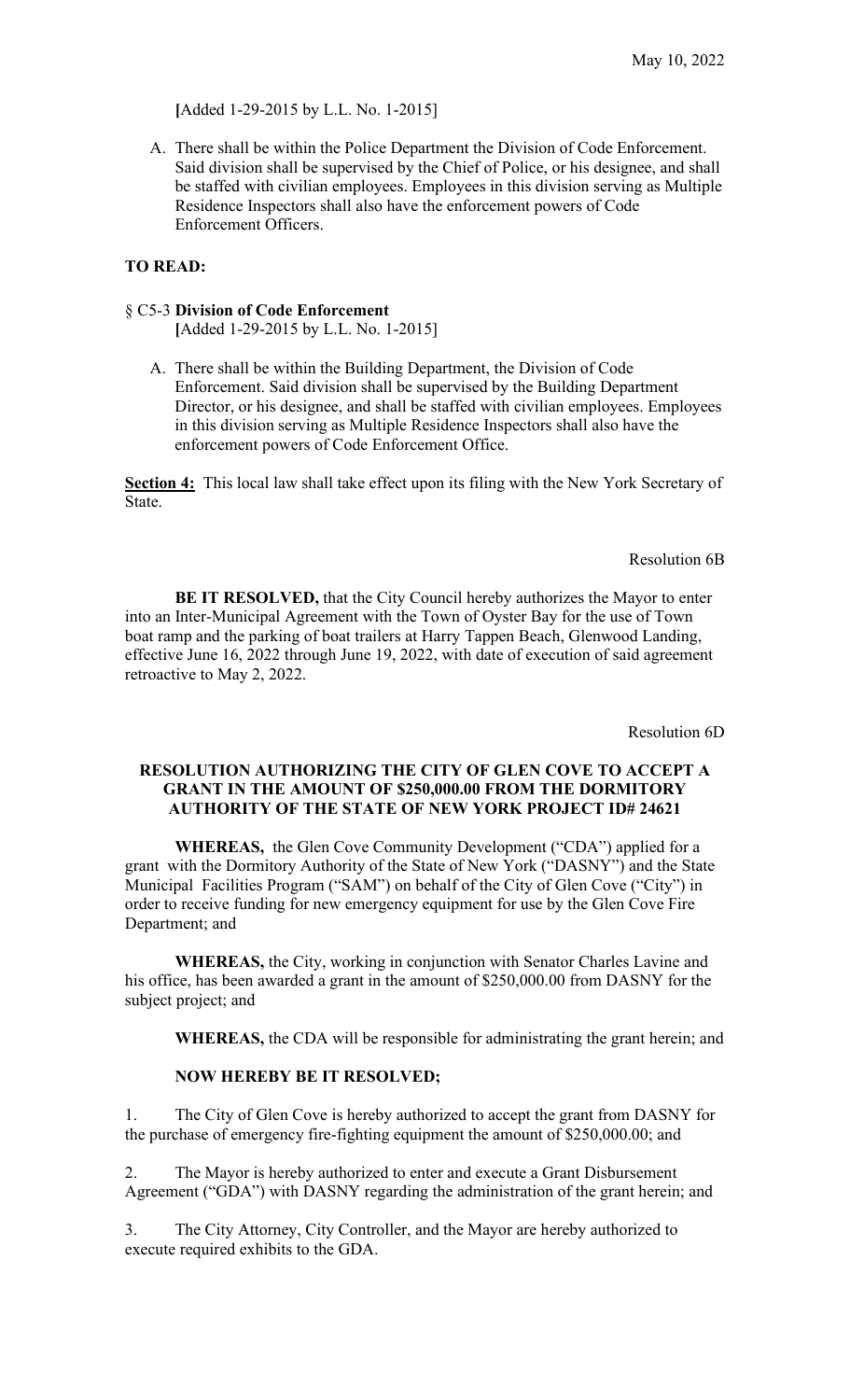Resolution 6E

**BE IT RESOLVED,** that the City Council hereby authorizes the Mayor to accept Amendment No. 2 of the Marketing and Licensing Agreement with Walk With A Doc to extend the contract until May 31, 2023 for a total of \$250.00

Funding: A7030-55438 (Reimbursed by NC Contract # CQHS0000038)

Resolution 6F

**BE IT RESOLVED,** that the City Council hereby authorizes the Mayor to enter into an agreement with All About Speech Therapy PLLC to conduct socialization groups lead by Speech Therapists for the Senior Center Adult Day Program once per month at a rate of \$200/session, effective May  $1<sup>st</sup> - June 30<sup>th</sup>$ , 2022, for a total of \$400.00

Funding: A7035-55439 (SAGE Funded)

Resolution 6G

**WHEREAS**, the Purchasing Agent was authorized to advertise for bids for a pyrotechnic display, to be performed on July 4, 2022 at Morgan Memorial Park ; and

**WHEREAS**, Fireworks by Grucci, 10 Peathole Lane, Bellport, New York 11709, was the sole bidder; and

**WHEREAS,** it is in the best interest of the City to accept such bid;

**NOW, THEREFORE, BE IT RESOLVED**, that the Purchasing Agent is hereby authorized to accept the bid of Fireworks by Grucci, 10 Peathole Lane, Bellport, New York 11709 , in the amounts of \$41,800 for a 12015 minute pyrotechnic display.

Funding: A7550-55557

Resolution 6H

**BE IT RESOLVED,** that the City Council hereby authorizes the Mayor to enter into a Joint Municipal Cooperative Bidding Program with Eastern Suffolk BOCES, to allow them to draft bid specifications, advertise for bids, accept and open bids, tabulate bids, award bids and report results to the City, for three (3) separate city projects, in the amount of \$585 per bid.

Bid #2019-049-0802 & 2019-049-1011R: Concrete, Asphalt and Related Site-Work Improvements (Fund line: A1490-55438)

Bid #2019-023-0222: Carpentry Services (Fund line: A1490-55438)

Bid #2022-020-1228: Tank Testing, Repair and Cleaning (Fund line: A1490-55438)

Resolution 6I

**BE IT RESOLVED,** that the City Council hereby authorizes the Mayor to enter into a UPS Customer Agreement for the procurement of express courier, overnight and ground delivery logistics services under the Sourcewell Contract #090121-UPS.

Funding: A1220-54370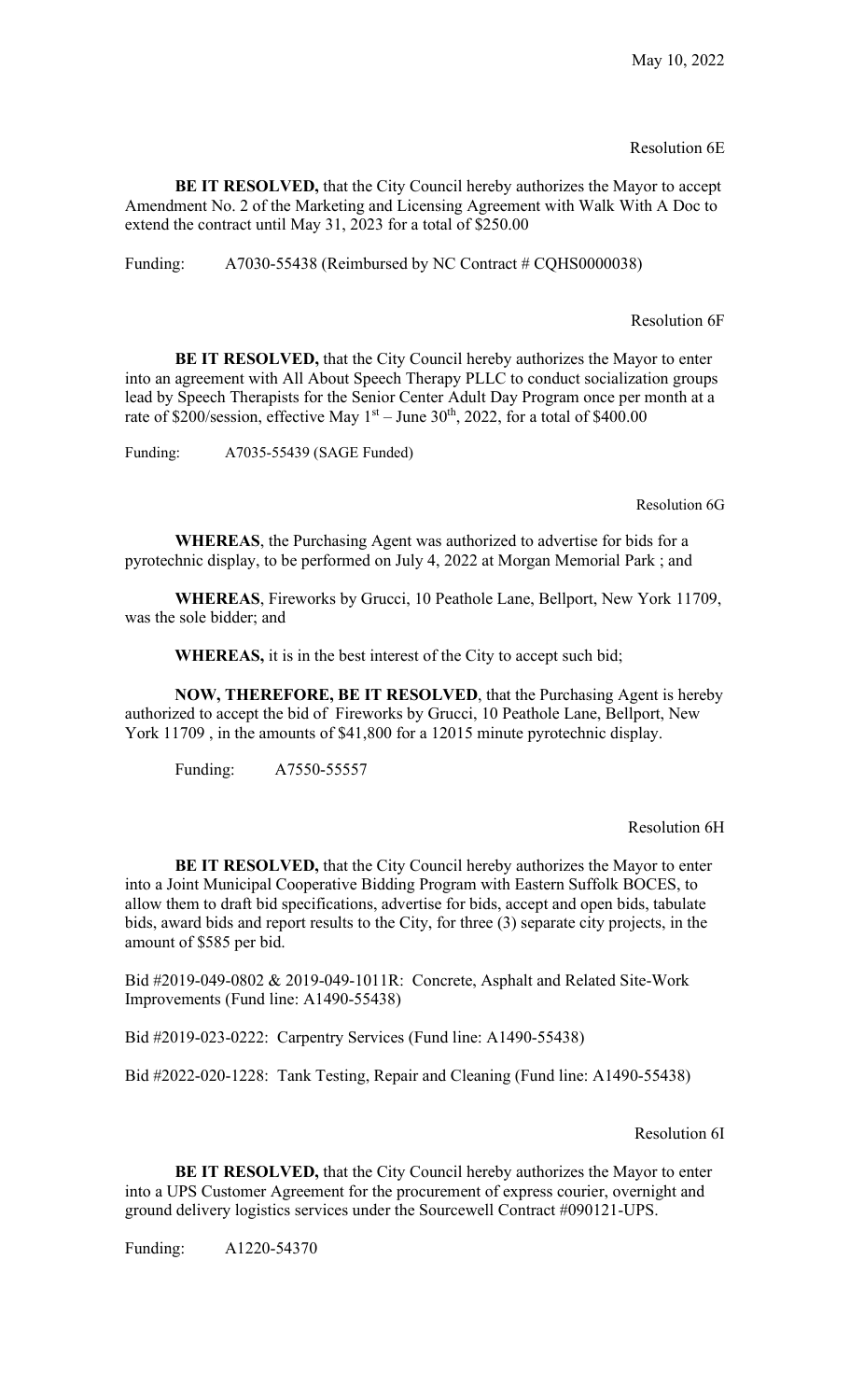# Resolution 6J

**BE IT RESOLVED,** that the City Council is hereby authorizes the Mayor to enter into an agreement with the Long Island Children's Museum, for the City of Glen Cove Youth Bureau Summer Program, on July 26, 2022, at a rate of \$14.00 per person plus a group cafeteria charge of \$50.00.

## Resolution 6K

**BE IT RESOLVED, that the City Council hereby authorizes the Special Events** Committee to host annual "Vintage Base Ball Game" at John Maccarone Memorial Stadium on June 17, 2022, from 7:00 p.m. to 10:00 p.m.

#### Resolution 6L

**BE IT RESOLVED,** that the City Council hereby authorizes the Special Events Committee to erect twenty (20) lawn signs June 3, 2022 through June 19, 2022, to advertise annual "Vintage Base Ball Game".

## Resolution 6M

**BE IT RESOLVED,** that the City Council hereby authorizes the Special Events Committee to host "Sip Into Summer" at Glen Cove Ferry Terminal, June 3, 2022 from 6:00 pm. to 9:00 p.m.

#### Resolution 6N

**BE IT RESOLVED,** that the City Council hereby authorizes the Special Events Committee to erect twenty (20) lawn signs May 23, 2022 through June 5, 2022, to advertise "Sip Into Summer".

#### Resolution 6O

**BE IT RESOLVED,** that the City Council hereby authorizes the Church of St. Rocco to host their annual "Feast of St. Rocco" July 27<sup>th</sup> through July 31<sup>st</sup>, 2022 and the closing of certain streets.

#### Resolution 6P

**BE IT RESOLVED,** that the City Council hereby authorizes the Glen Cove Boys & Girls Club to host "Sunset at the Point" on the Great Lawn, Garvies Point, June 4, 2022, at 7:00 p.m.

#### Resolution 6Q

**BE IT RESOLVED,** that the City Council hereby authorizes the North Shore Kiwanis Club to host "Glen Cove Dog Show" at the Garvies Point Dog Park, on October 30, 2022, 12:00 p.m. to 3:00 p.m.

Councilwoman Peebles seconded the motion. Local Law 6A, Resolutions 6B, 6D, 6E, 6F, 6G, 6H, 6I, 6J, 6K, 6L, 6M, 6N, 6O, 6P and 6Q were unanimously adopted.